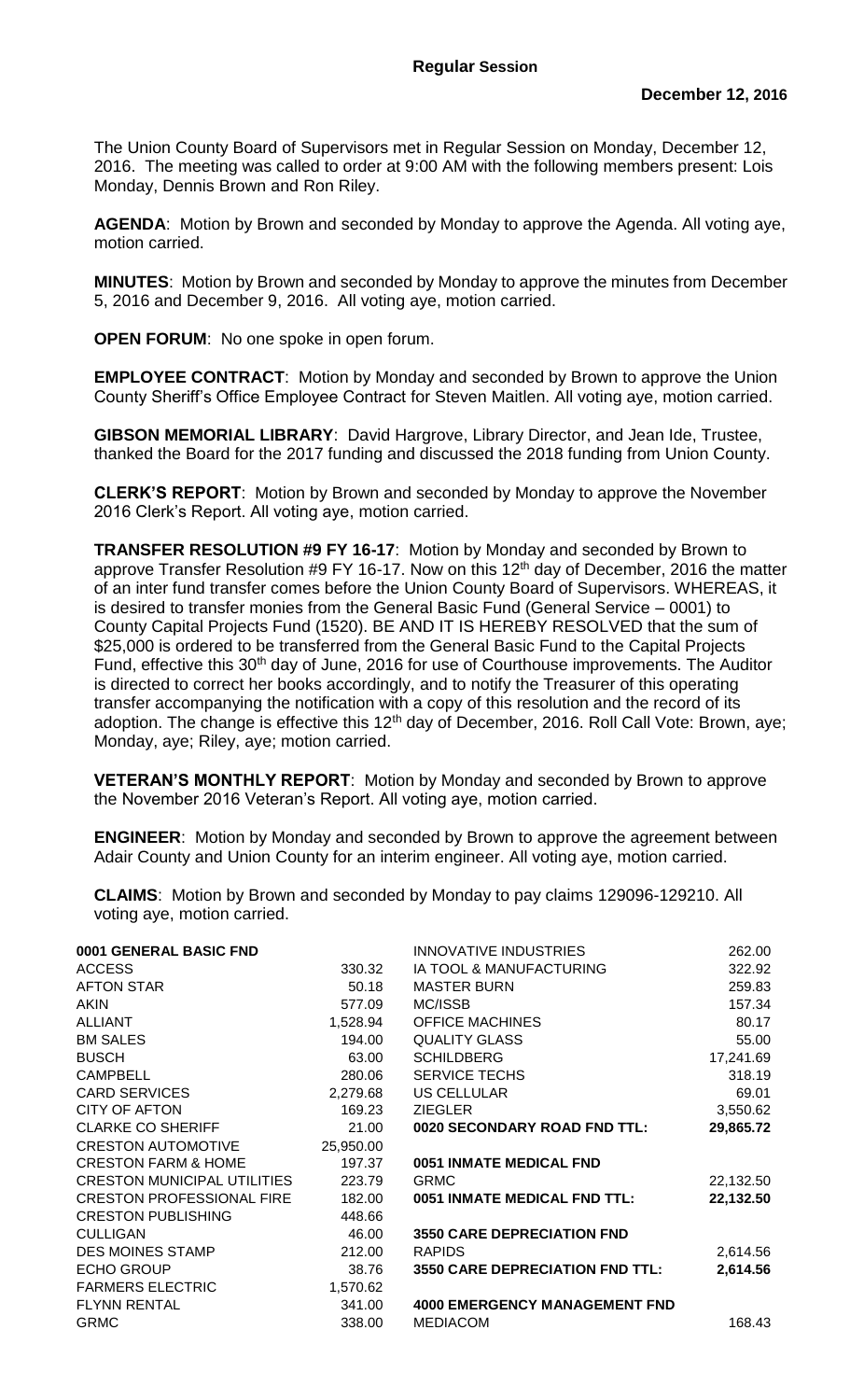| <b>GREEN VALLEY PEST</b>                             | 57.00              | <b>OFFICE MACHINES</b>                                  | 447.06             |
|------------------------------------------------------|--------------------|---------------------------------------------------------|--------------------|
| <b>HANSEN</b>                                        | 72.00              | <b>VICKER PROGRAMMING</b>                               | 216.00             |
| <b>HEARTLAND TIRE</b>                                | 83.17              | VISA/ISSB                                               | 163.18             |
| <b>HYSELL</b>                                        | 115.87             | <b>4000 EMRGNCY MANAGEMNT FND TTL:</b>                  | 994.67             |
| <b>ISAC</b>                                          | 175.00             |                                                         |                    |
| <b>ISSB</b>                                          | 18.19              | <b>4003 EMPOWERMENT</b>                                 |                    |
| <b>JIM'S SANITATION</b>                              | 315.00             | <b>BIRCHARD</b>                                         | 160.00             |
| <b>KRANTZ PLUMBING &amp; HEATING</b>                 | 1,745.83<br>532.87 | <b>CREATIVE BEGINNINGS</b>                              | 600.00             |
| <b>MAIL SERVICES</b><br>MC/ISSB                      | 628.90             | <b>DISCOVERY KIDS</b><br>EAST UNION COMM SCHOOLS        | 659.00<br>2,910.00 |
| <b>MEDICAP</b>                                       | 31.85              | <b>HEARTS AND HUGS</b>                                  | 360.00             |
| <b>NATIONWIDE</b>                                    | 175.00             | <b>JOYFUL SPARKS</b>                                    | 1,000.00           |
| <b>NISSLY</b>                                        | 84.00              | MATURA HEADSTART                                        | 3,034.68           |
| <b>OFFICE MACHINES</b>                               | 142.88             | <b>MOON</b>                                             | 1,000.00           |
| POKORNY BP                                           | 191.16             | RINGGOLD CO CHILD CARE                                  | 810.00             |
| POWERS FUNERAL                                       | 370.00             | RINGGOLD CO PUBLIC HEALTH                               | 1,756.64           |
| <b>SERVICE TECHS</b>                                 | 337.80             | <b>SICKELS</b>                                          | 3,806.43           |
| SHRED-IT                                             | 70.46              | SOUTHERN IA TROLLEY                                     | 231.00             |
| <b>SIDDENS</b>                                       | 25.00              | <b>SWCC</b>                                             | 10,643.28          |
| <b>SIRWA</b>                                         | 35.31              | TAYLOR CO PUBLIC HEALTH                                 | 1,238.03           |
| <b>SUPREME CLEANERS</b>                              | 174.25             | TRINITY LUTHERAN PRESCHOOL                              | 2,044.00           |
| <b>TAYLOR CO SHERIFF</b>                             | 16.00              | <b>4003 EMPOWERMENT TTL:</b>                            | 30,253.06          |
| <b>TRAXX PERFORMANCE</b>                             | 57.00              |                                                         |                    |
| <b>TREASURER'S OFFICE</b>                            | 28.00              | <b>4004 LAW ENFORCEMENT CENTER</b>                      |                    |
| <b>TRUE VALUE</b>                                    | 36.27              | <b>ALLIANT</b>                                          | 2,268.60           |
| <b>UNION CO ENGINEER</b>                             | 204.72             | <b>COUNSEL</b>                                          | 265.16             |
| <b>US CELLULAR</b>                                   | 235.71             | <b>CRESTON PUBLISHING</b>                               | 35.31              |
| VISA/ISSB<br><b>WALKER</b>                           | 25.02<br>150.00    | <b>FIRST COMMUNICATIONS</b><br><b>GREEN VALLEY PEST</b> | 24.65              |
| <b>WINDSTREAM</b>                                    | 247.01             | MASTERCARD/ISSB                                         | 36.00<br>106.61    |
| <b>WOLFE</b>                                         | 144.00             | <b>MEDIACOM</b>                                         | 135.90             |
| 0001 GENERAL BASIC FND TTL:                          | 41,566.97          | UNION CO AUDITOR                                        | 69.00              |
|                                                      |                    | <b>4004 LAW ENFORCEMENT CENTER TTL:</b>                 | 2,941.23           |
| 0002 GENERAL SUPPLEMENTAL                            |                    |                                                         |                    |
| <b>ADAMS</b>                                         | 27.00              | <b>4100 CO ASSESSMENT EXPENSE</b>                       |                    |
| CENTRAL IA DETENTION                                 | 1,118.00           | MC/ISSB                                                 | 205.84             |
| <b>CITY OF CRESTON</b>                               | 9,449.26           | <b>PUDENZ</b>                                           | 194.40             |
| <b>DOMINION VOTING</b>                               | 450.00             | 4100 CO ASSESSMENT EXPENSE TTL:                         | 400.24             |
| <b>EMERGENCY MANAGEMENT FND</b>                      | 88,000.00          |                                                         |                    |
| <b>HENRY M ADKINS</b>                                | 190.00             | <b>4150 SOUTHERN HILLS REGION</b>                       |                    |
| MC/ISSB                                              | 308.72             | <b>ACCESS</b>                                           | 4,063.38           |
| 0002 GEN SUPPLEMENTAL TTL:                           | 99,542.98          | <b>CENTURY LINK</b>                                     | 114.93             |
|                                                      |                    | <b>COUNTRY HAVEN</b>                                    | 9,738.00           |
| 0011 RURAL SERVICES BASIC                            |                    | <b>INNOVATIVE INDUSTRIES</b>                            | 7,165.94           |
| AG SOURCE LABS<br><b>BANKERS LEASING</b>             | 78.00<br>24.90     | <b>4150 SOUTHERN HILLS REGION TTL:</b>                  | 21,082.25          |
| IA DEPT OF AG/LAND                                   | 30.00              | <b>4960 SANITARY LANDFILL</b>                           |                    |
| IA GROUNDWATER ASSOC                                 | 30.00              | <b>ALLIANT</b>                                          | 650.00             |
| <b>OFFICE MACHINES</b>                               | 20.99              | <b>BARKER LEMAR</b>                                     | 1,500.00           |
| <b>WASTE MGMT</b>                                    | 961.05             | <b>BRICK GENTRY</b>                                     | 225.00             |
| 0011 RURAL SRVICS BASIC TTL:                         | 1,144.94           | <b>CAROLINA SOFTWARE</b>                                | 425.00             |
|                                                      |                    | <b>CRESTON CHAMBER</b>                                  | 115.00             |
| 0020 SECONDARY ROAD FND                              |                    | <b>CRESTON PUBLISHING</b>                               | 31.29              |
| AMERICAN CONCRETE                                    | 1,990.13           | <b>CUSTOM MOWING &amp; SEEDING</b>                      | 400.00             |
| <b>BANKERS LEASING</b>                               | 147.14             | GRP & ASSOC                                             | 197.50             |
| <b>BAUER BUILT</b>                                   | 2,333.82           | HJC, LLC                                                | 42,865.58          |
| <b>CITY OF AFTON</b>                                 | 155.18             | IA. DNR                                                 | 19,827.00          |
| <b>CRESTON FARM &amp; HOME</b>                       | 119.91             | MCNEILLY GARAGE DOOR SERVICE                            | 970.70             |
| <b>CRESTON MUNICIPAL UTILITIES</b>                   | 85.34              | <b>METRO WASTE AUTHORITY</b>                            | 23,213.60          |
| <b>FASTENAL</b>                                      | 152.28             | <b>SCHILDBERG</b>                                       | 1,376.49           |
| <b>FRANKS SERVICE</b>                                | 460.06             | <b>WEIGHTS &amp; MEASURERS BUREAU</b>                   | 84.00              |
| <b>GATR</b>                                          | 293.79             | <b>WINDSTREAM</b>                                       | 225.98             |
| <b>GREEN VALLEY PEST</b><br><b>HALLETT MATERIALS</b> | 77.40<br>1,733.90  | <b>WINTERMUTE</b><br><b>4960 SANITARY LANDFILL TTL:</b> | 39.50<br>92,146.64 |
|                                                      |                    |                                                         |                    |
|                                                      |                    | <b>GRAND TTL:</b>                                       | 344,685.76         |

**Recessed for Lunch at 11:30 AM Reconvened at 1:00 PM**